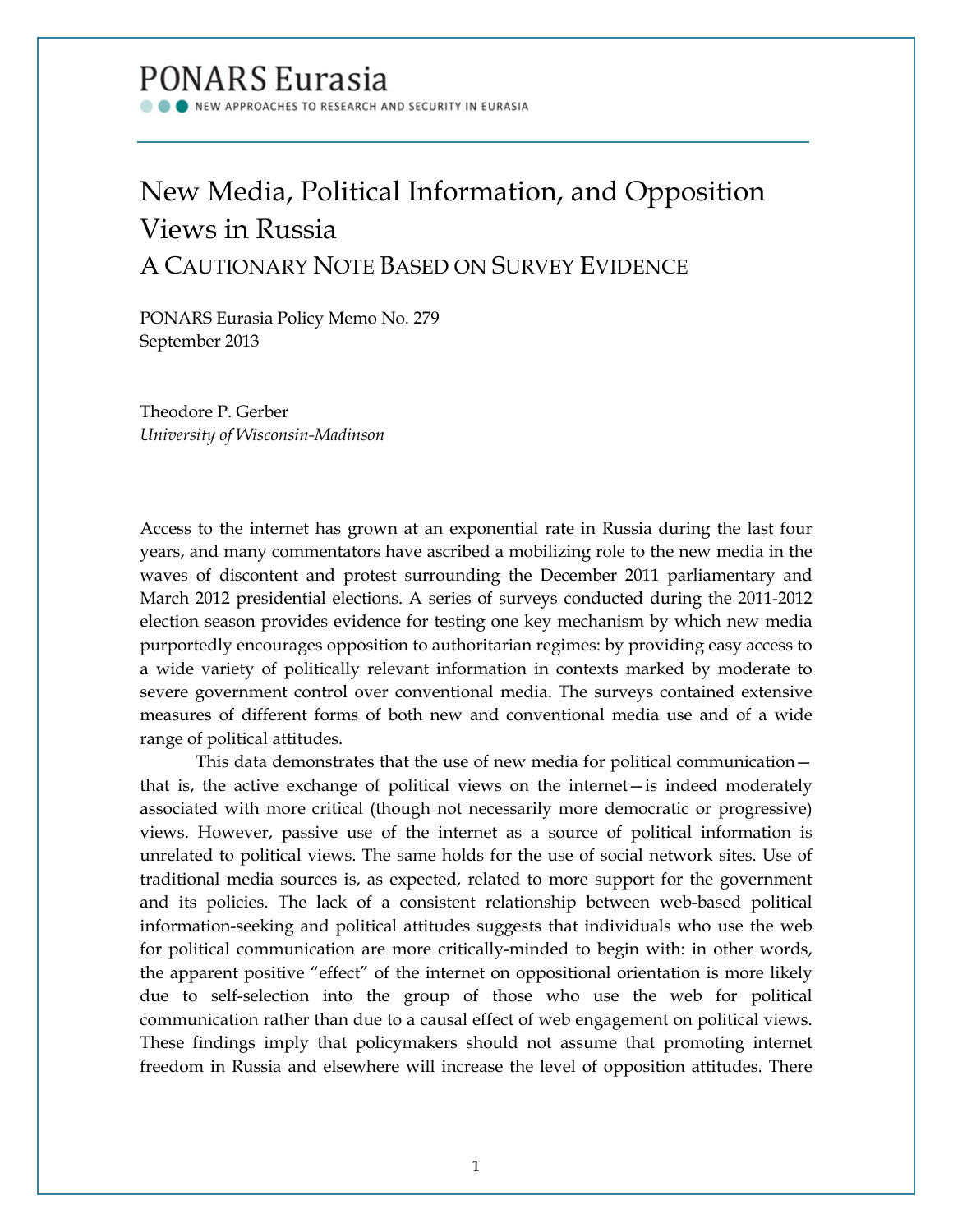are, however, other mechanisms by which the spread of new media might facilitate antiincumbent mobilization.

#### **New Media as a Source of Alternative Critical Political Information?**

The 2009 protests in Iran and the Arab Spring events of 2010-11 helped create a widespread impression that the internet and other new forms of communication such as text messaging and Twitter can play an important role in mobilizing opposition to dictatorial regimes. The U.S. government officially embraces the notion that the web can serve as a tool for spreading democracy, bolstering human rights, and countering authoritarian leaders. This notion is clearly behind then-Secretary of State Hillary Clinton's much-cited January 2010 "internet freedom" speech and other statements that year and since, as well as tens of millions of dollars earmarked annually for programs to support internet freedom abroad.

One potential mechanism by which new media might play a democratizing role is by expanding access to information about political issues in contexts of moderate to severe government controls over conventional media sources. Proponents of the view that the internet can drive anti-authoritarian mobilization argue that by giving populations access to a wider spectrum of politically relevant information the internet helps expose them to alternatives to the official view, provides the knowledge base necessary to hold authorities accountable for misdeeds, and gives opposition leaders the ability to stir up grievances against incumbent leaders.

The potential role of new media in spreading independent information that is unfavorable toward the government may be particularly pronounced in Russia in light of the fairly pervasive (though hardly universal) control authorities have exerted over traditional media outlets. Yet skeptics have challenged the notion that new media and social media inherently promote democracy, either in Russia or more generally, and there is little or no empirical evidence on this question from non-democratic societies.

Three questions need to be addressed empirically in order to assess the view that new media use fosters the spread of opposition and/or pro-democratic views in semiauthoritarian contexts like Russia. First, what are the distinctive patterns of new (and old) media use? Often, discussions of the internet and new media are fuzzy with respect to what specific forms of media use they have in mind. It may be helpful, for example, to distinguish between internet use for political and non-political purposes, use of social network sites, and use of email, texting, and Twitter, as these different modalities of new media use may have varying relationships to politics. Moreover, any study of new media use and politics should take into account the use of traditional media sources, as they might in principle either substitute for new media or supplement new media, with different implications for their political consequences.

Second, what characteristics are related to the use of different types of new and traditional media? The potential political relevance of any form of media use would be magnified to the extent that it is disproportionately concentrated among strategically important groups, such as the well-educated, high-earners, capital dwellers, and young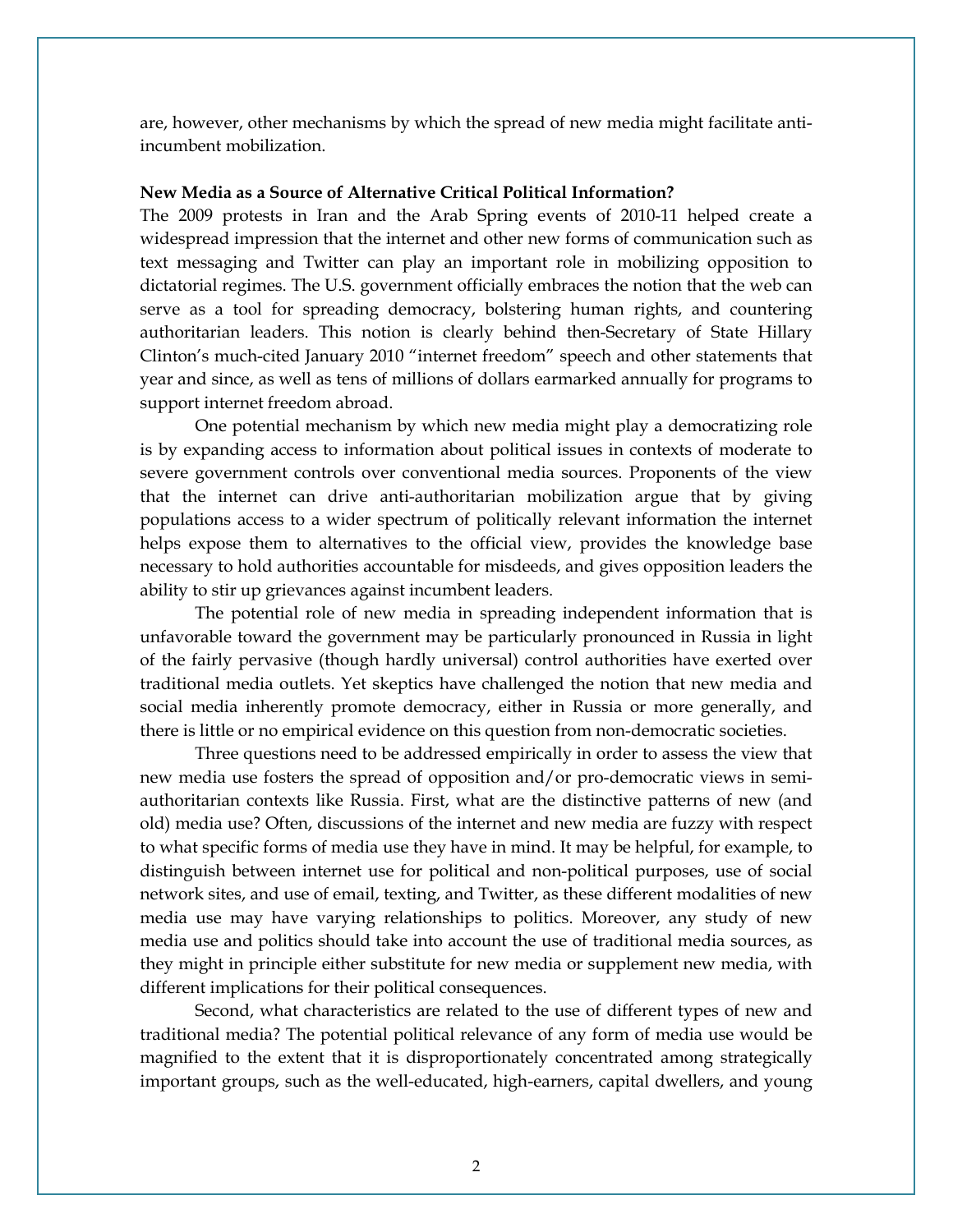adults (who in many societies are more likely to take up political activity against authorities).

Third, is there a relationship between different forms of media use and political views, controlling for variables that are likely to be associated with both sets of variables? By bringing empirical data from Russia to bear on these questions, we can begin to assess the popular notion that the internet can help undermine dictatorships by promoting opposition orientations.

# **Data**

The Russian election surveys were sponsored by Democracy International, a Washington, D.C. consulting firm, and they were implemented by the Levada Center, the leading academic survey research firm in Russia. There were four waves of data collection, all using a standard multi-stage cluster sampling approach to produce a probability sample of respondents aged 18 and over: 1202 respondents were surveyed prior to the parliamentary election (November 17-30); another 1201 were interviewed afterwards (December 9-22); 1401 respondents were surveyed prior to the presidential election (February 17-29); and 1401 following the election (March 16-April 2). The response rates in all four waves were in the range of 36-38 percent, which is standard for surveys conducted in Russia. In total, the election surveys were conducted in 135 settlements (42 regional centers, 54 towns, and 39 rural regions), belonging to 46 regions of the Russian Federation. The latter two surveys included a Moscow oversample, and I use weights to adjust the sample distribution by education, age, gender, and locality to match national parameters.

# **Dimensions of New and Old Media Use**

The survey included 26 questions measuring the frequency with which respondents use new and old media and divided into four blocks:

- Overall use of different communication/information technologies and media.
- Use of different sources for information about political events.
- Use of the internet for specific purposes.
- Seven specific uses of the internet and text messaging for political and nonpolitical purposes.

I performed an exploratory factor analysis to determine how many distinct dimensions underlie these 26 specific measures. The optimal factor analysis solution includes five factors (**Table 1**). This solution performs quite well, explaining over half the variances of all 26 individual survey items (i.e., every unique variance is under .50 of the total variance for the item). Based on the rotated solution, we constructed five separate additive scales:

1) The w*eb-based political information scale* measures the extent to which respondents use the internet and other new media as a source of news. It is based on the mean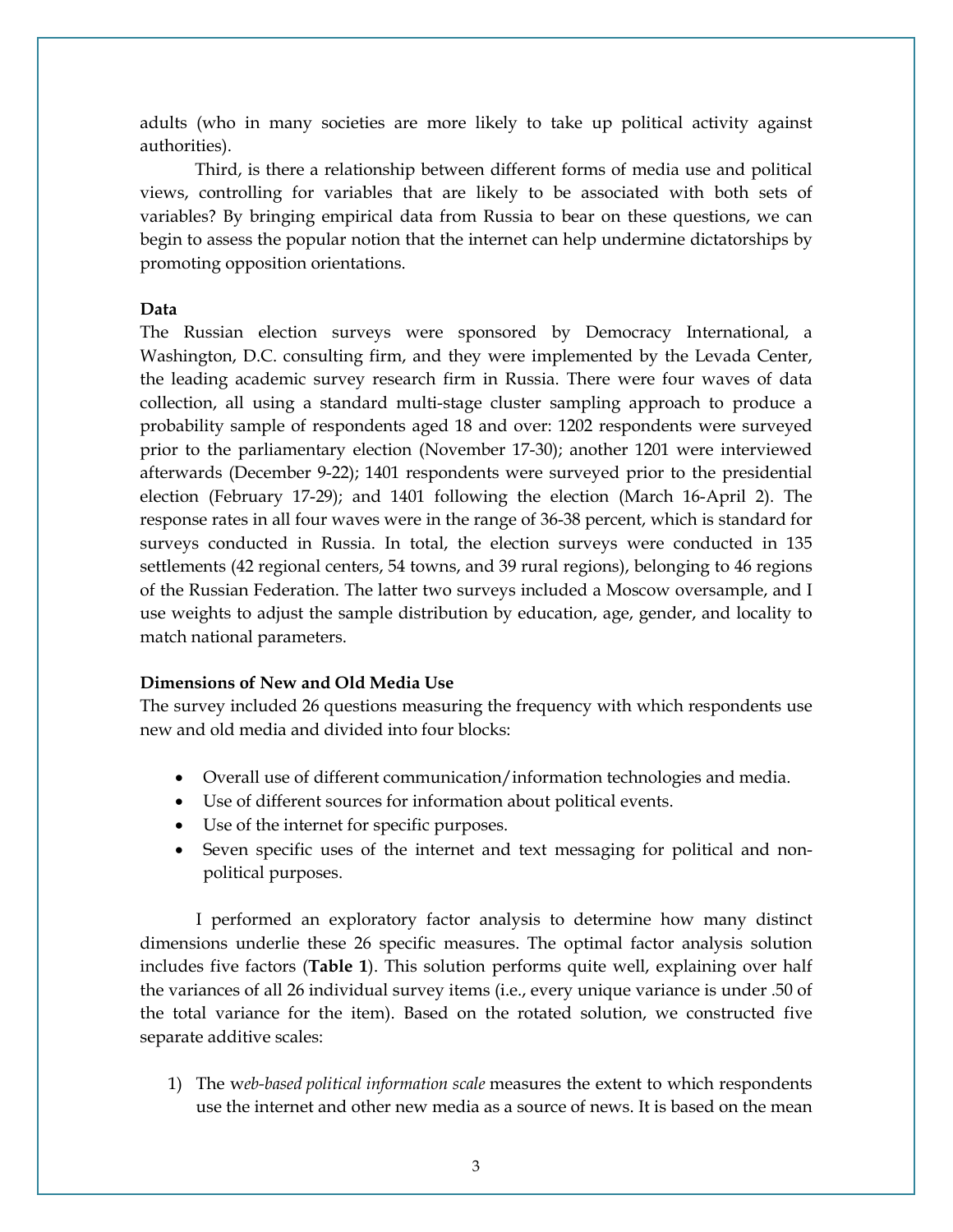score on frequency of using Russian websites, foreign websites, and blogs to obtain news about current events, using the internet to obtain information about local, national, and foreign events, and reading blogs on political and nonpolitical topics.

- 2) The *web-based political communication scale* captures ways of using new media to exchange political views. This scale represents more active political communication as opposed to the passive receipt of information captured by the web-based political information scale. It is computed as the mean score on frequency of using the web to find people with similar political views and to exchange political views, of posting political and non-political commentaries, taking part in a political chat/discussion, and contacting using the web and text messages.
- 3) The *general social networking scale* represents using the web for the purpose of making social contacts. It includes text messaging, email, the two most popular Russian domestic social networking sites, other websites, and using the internet to find friends.
- 4) The *Facebook/LiveJournal scale* measures use of these two specific social networking sites, which represents a distinct factor from general social networking.
- 5) A *traditional news source usage scale* is the mean score on frequency of using television, radio, and newspapers for information about current events. It is worth noting that these three sources all load on the same factor (they all measure the same underlying media consumption trait rather than different traits), even though it is often noted that Russian government controls are tighter over television news reporting than they are over radio.

These results show that in Russia it is misleading to speak of new media use as a single unitary phenomenon: in fact, there are four distinct forms of new media use. Individuals may regularly engage in more than one of these forms, but they represent distinct activities that should be analyzed separately. It is also worth noting that traditional news consumption is positively (but weakly) correlated with both web-based political information-seeking and web-based political communication: apparently, those who engage with the internet for news are also slightly more likely to consume news from old media sources.

### **Correlates of the Dimensions of New and Old Media Use**

I used multiple regression models to determine how demographic, socioeconomic, and residential characteristics relate to each dimension of media usage (results available upon request). Not surprisingly, young people are more likely to engage in all four new media forms. Given their relatively low level of interest in politics (evident from other questions in the survey), this clearly reflects their higher levels of familiarity with web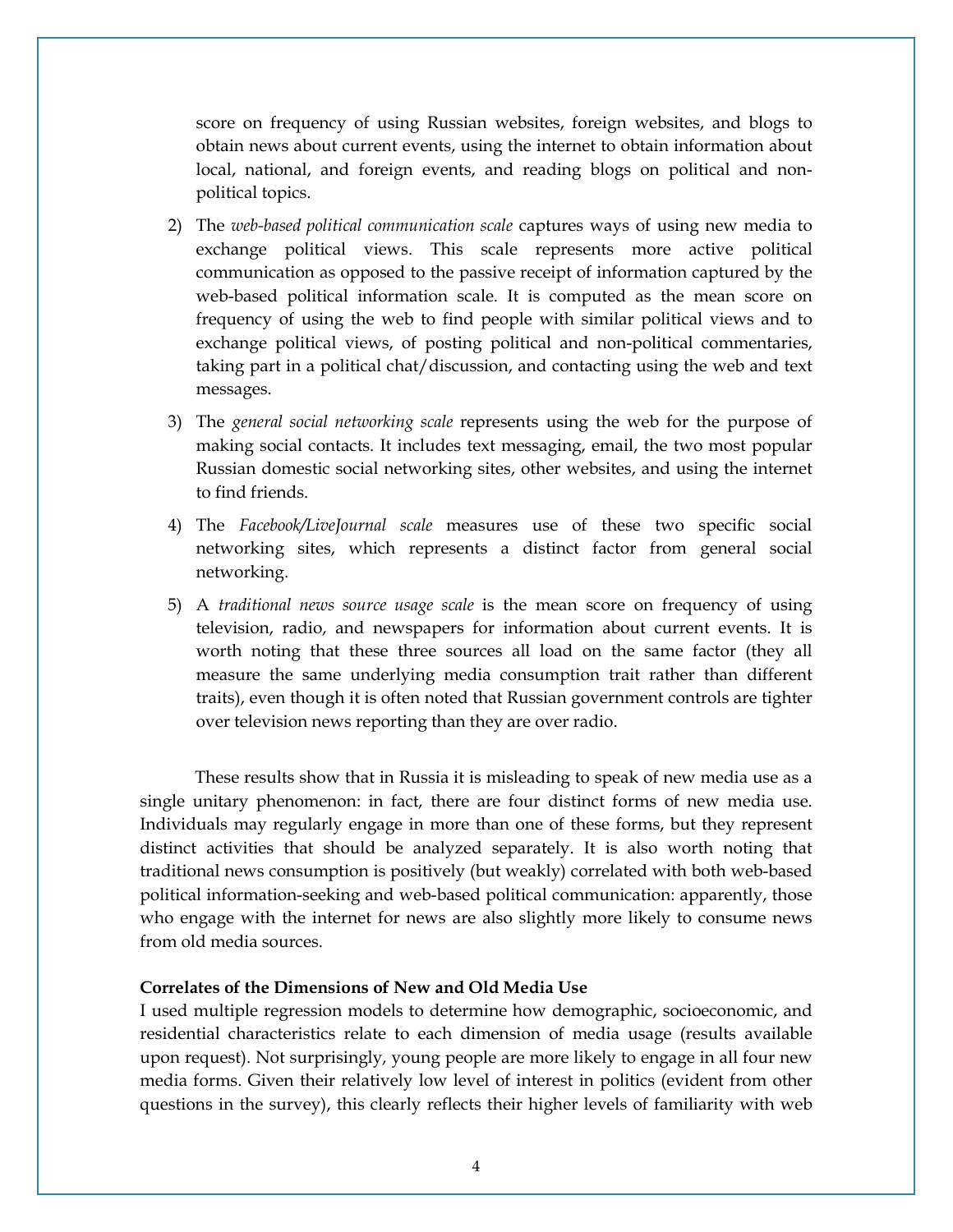and mobile phone technology. Consistent with this interpretation, they are significantly less likely to seek information from traditional news sources. Education has strong, consistent, and predictable effects on all five measures, probably reflecting a combination of both greater interest in politics and greater access to the internet among the highly educated. Residents of Moscow exhibit higher levels of all five forms of media usage, notwithstanding Muscovites' avowedly lower level of interest in politics. St. Petersburg residents use three of the five types of media more frequently (not web-based political communication or traditional news sources). Social network use and web-based news source use are less common in rural villages. Women use both traditional and web-based news sources less than men. All five forms of usage grew more frequent after the parliamentary elections, most likely reflecting widespread interest in the ensuing protests and presidential campaign. Overall, there are empirical grounds for concluding that web-based political information and political discussions are reaching strategically important groups in the population (the highly educated, Muscovites, high-earners, and young adults.)

#### **New and Old Media Use and Political Views**

To ascertain whether each of the five forms of media use are related to particular political views, I included the five scales in a series of regression models for a range of dependent variables pertaining to political attitudes. The models controlled for age, gender, education, place of residence, income, survey wave, and ethnicity. The type of model used varied depending on the level of measurement of the dependent variable. The results regarding the associations between the five media use scales and political views are displayed in **Tables 2** and **3**.

Web-based political communication and consumption of traditional news sources have much more political significance than the other three forms. Web-based political communicators are generally more opposition-minded, although not consistently more "progressive." They are less likely to support United Russia, President Vladimir Putin, the mass media, and other government institutions; to agree that Russia is on the right course; and to view foreign influence in general and the United States in particular in hostile terms. They are also more supportive of several opposition parties (including both liberal and nationalist ones), critical of the elections, and supportive of the protest movement. A nationalist streak can be detected in their elevated support for the slogan, "Russia for Russians" and for Vladimir Zhirinovsky's Liberal Democratic Party of Russia and the National Bolshevik Party. Traditional news consumption is linked to higher levels of support for the current government (both Putin and United Russia), nostalgia for the Soviet Union and Stalin, and suspicion of foreign influences and both "eastern" minority groups (Azeris, Chechens, gypsies, Muslims, and Tajiks) and "western" ones (Americans, Jews, and Swedes).

In contrast, web-based information seeking shows few significant associations with political views, and no consistent pattern among them. The same holds for both indexes of social network usage. The null findings regarding these three forms of new media use are noteworthy, because they run counter to the widespread view that new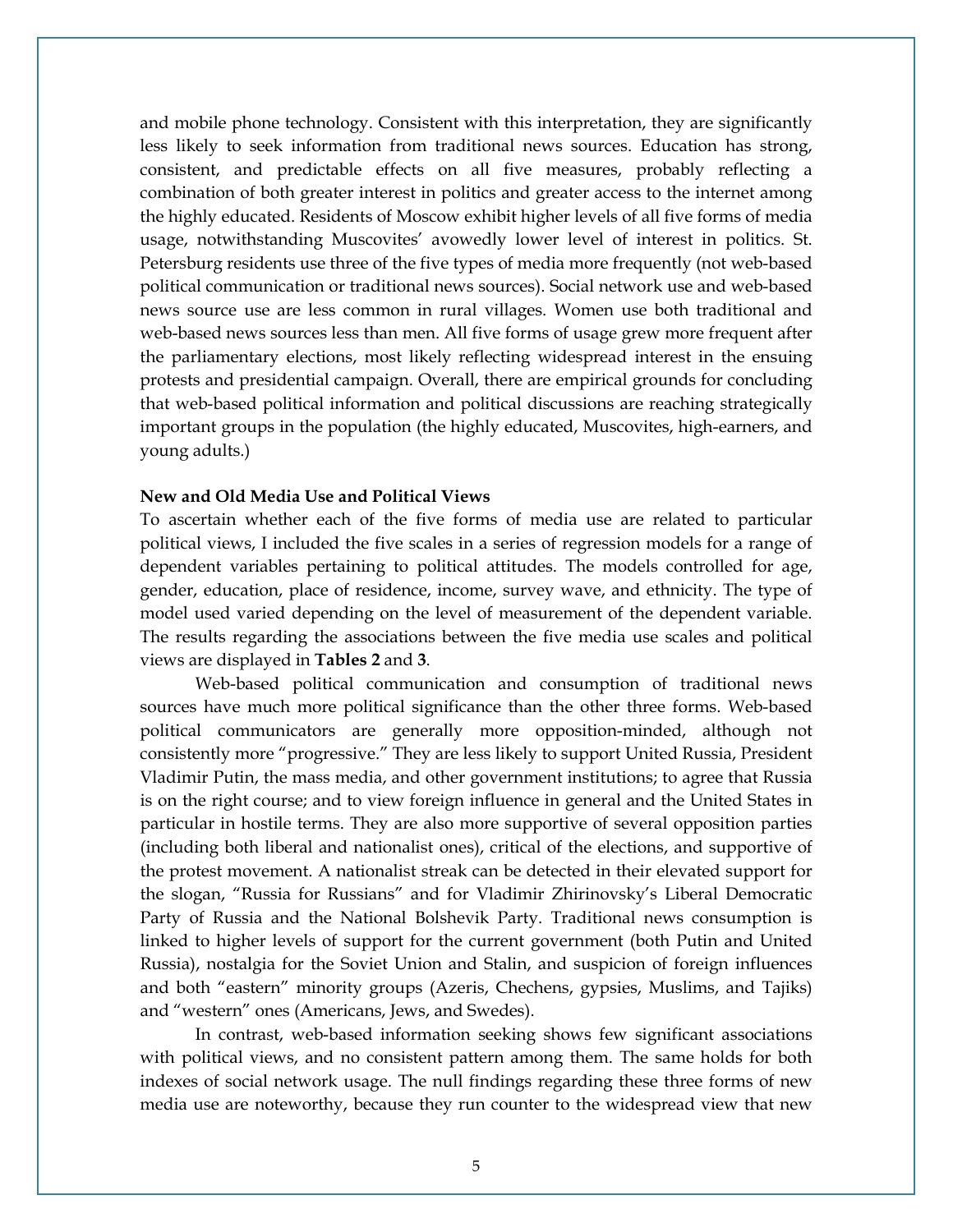media use in general fosters more opposition views. Altogether, the results show that only the active communication about political issues via the web exhibits such a relationship: passive consumption of news on the web does not, nor do other uses of the web (for communication with friends via social networks, for example).

### **Conclusions**

The lack of any association between web-based political information-seeking and political attitudes contradicts the view that Russians are being influenced politically in one direction or another by what they read on the internet. The fact that web-based political communication is the main form of electronic political engagement linked to critical political views, while political information-seeking via the web has no relationship to orientations, would seem to contradict the idea that electronic political engagement plays an independent causal role in stimulating opposition views in Russia. Given the active nature of web-based communication, it is more likely that its association with criticism reflects self-selection: critically-minded Russians turn to the web to share their views with others. If the web had an independent effect in the direction of encouraging opposition attitudes, we would expect to find those who seek information on the web to be more critically-minded.

This does not, of course, mean that political blogs, discussions, and websites play no independent role in Russian politics: after all, web-based communication can help critically-minded Russians find one another and learn that their critical views are shared via the web, leading to the type of opinion cascades that can drive collective action. They can also use the web to coordinate protest activities. But the findings reported here do suggest policymakers and pundits should refrain from touting the web as a source of alternative information that can turn opinion against a regime that exerts control over traditional news sources. New media may play such a role in other countries, but the Russian case suggests that more research on this topic is required before determining whether the U.S. government's financial and rhetorical investment in internet freedom as a source of anti-authoritarianism is justified.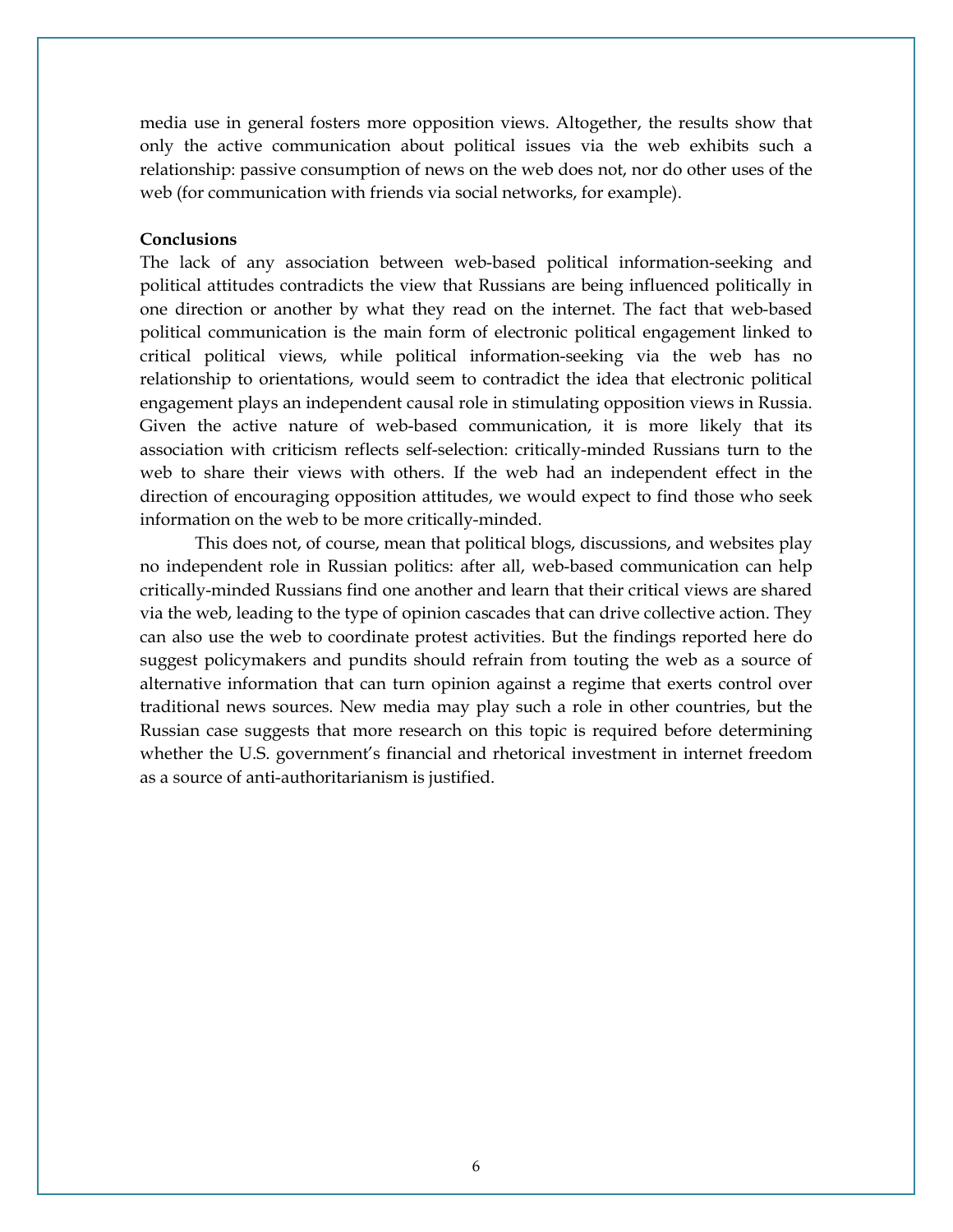# **TABLE 1. Factor Analysis of Measures of Electronic Political Engagement, Duma Election survey**

|                                                                      |           |           |            | Factor 1 Factor 2 Factor 3 Factor 4 Factor 5 |           |
|----------------------------------------------------------------------|-----------|-----------|------------|----------------------------------------------|-----------|
| Use: SMS on a mobile phone                                           | $-.059$   | $-.058$   | .809       | $-.035$                                      | .131      |
| Use: E-mail                                                          | .285      | $-.114$   | .661       | .102                                         | $-.017$   |
| Use: Facebook                                                        | $-.001$   | .091      | .191       | .687                                         | .033      |
| Use: Zhivoi Journal                                                  | $-.045$   | .178      | .071       | .757                                         | .040      |
| Use: V Kontakte                                                      | .024      | $-.018$   | .718       | .189                                         | $-.062$   |
| Use: Odnoklassniki                                                   | $-.046$   | .036      | .828       | .051                                         | $-.014$   |
| Use: Other websites (not email)                                      | .219      | $-.063$   | .599       | .167                                         | $-.093$   |
| Use for news: Television                                             | .022      | $-.059$   | .026       | $-.136$                                      | .710      |
| Use for news: Radio                                                  | $-.082$   | .050      | .100       | .119                                         | .740      |
| Use for news: Newpapers                                              | .103      | .017      | $-.148$    | .102                                         | .726      |
| Use for news: Russian news websites                                  | .788      | $-.144$   | .161       | .115                                         | .033      |
| Use for news: Foreign news websites                                  | .607      | .036      | $-.066$    | .365                                         | .025      |
| Use for news: Blogs on the internet                                  | .547      | .016      | .047       | .389                                         | .028      |
| Use net for: Get info about political events in your city/town       | .934      | .015      | .004       | $-.082$                                      | .019      |
| Use net for: Get info about political events elsewhere in Russia     | .980      | $-.040$   | .025       | $-.080$                                      | .002      |
| Use net for: Get info about political events in other countries      | .952      | .019      | .010       | $-.103$                                      | .008      |
| Use net for: Find people who share your political views              | .306      | .657      | .012       | $-164$                                       | .043      |
| Use net for: find new friends                                        | .135      | .410      | .519       | $-.286$                                      | $-.003$   |
| Use net for: Exchange views on political topics with other people    | .357      | .620      | .049       | $-.179$                                      | .007      |
| Frequency: Posted about a political topic on a web site              | .022      | .824      | $-.054$    | .142                                         | $-.008$   |
| Frequency: Read a blog about a political theme                       | .676      | .215      | $-.111$    | .154                                         | $-.025$   |
| Frequency: Participated in an on-line discussion/chat about politics | $-.024$   | .856      | $-.039$    | .119                                         | $-.018$   |
| Frequency: Posted about a non-political topic on a web site          | .018      | .670      | .042       | .210                                         | $-.059$   |
| Frequency: Read a blog about a non-political theme                   | .565      | .145      | .098       | .124                                         | $-.065$   |
| Frequency: Used the internet to contact authorities                  | $-.086$   | .905      | $-.017$    | .025                                         | .029      |
| Frequency: Used SMS to contact authorities                           | $-156$    | .858      | $-.038$    | .113                                         | .016      |
|                                                                      |           | Political |            | Facebook                                     |           |
|                                                                      | Political | commu-    | Social     | /Live                                        | Traditio- |
| <b>Additive Scale Label</b>                                          | info      | nication  | network    | journal                                      | nal news  |
| Scale mean                                                           | .844      | .279      | 1.077      | .347                                         | 3.252     |
| <b>Standard Deviation</b>                                            | 1.309     | .745      | 1.076      | .851                                         | 1.206     |
| Range                                                                | $0$ to 5  | $0$ to 5  | $0$ to $4$ | $0$ to $4$                                   | $0$ to 5  |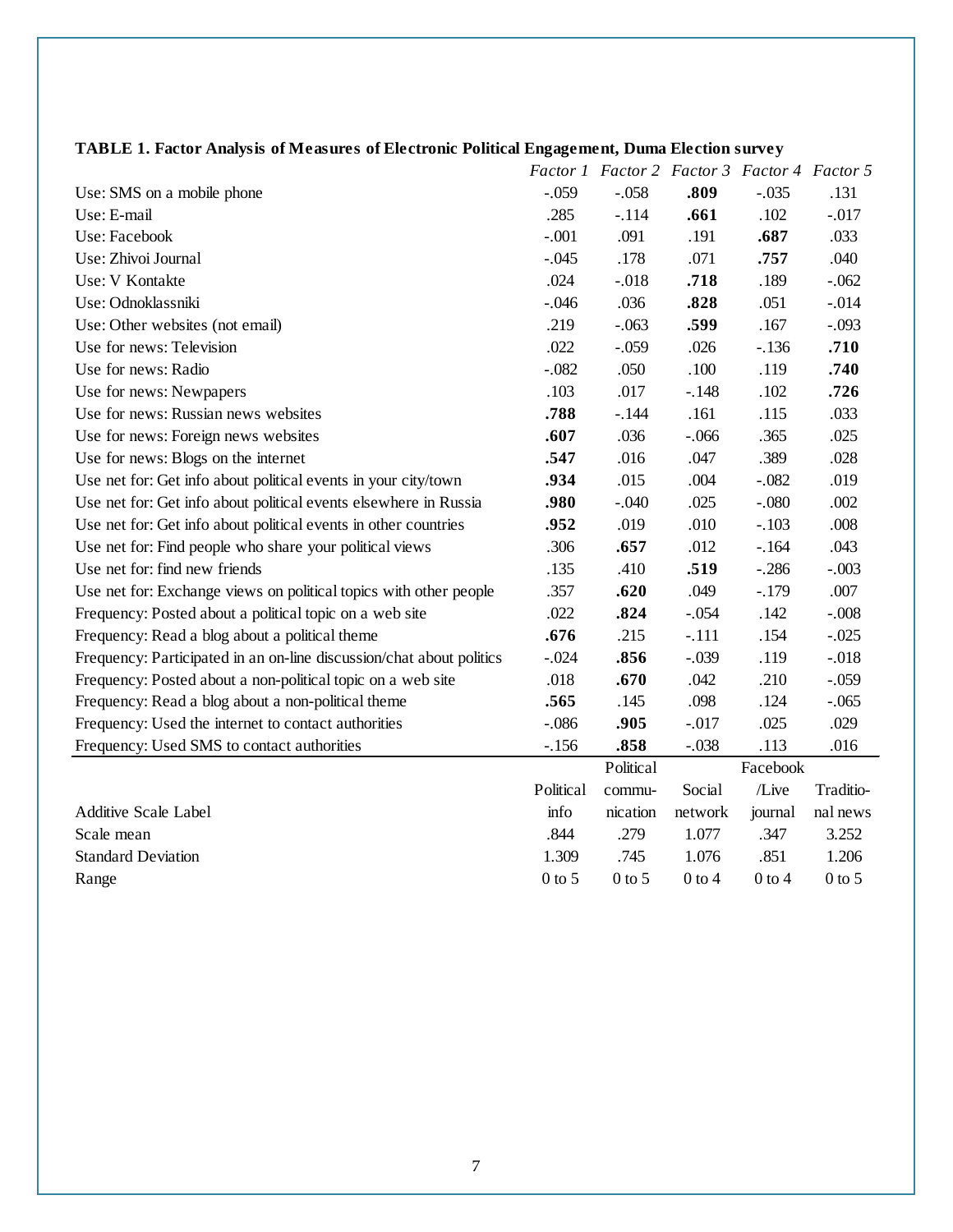**TABLE 2. Associations of media use scales with support for parties and institutions** Age, education, gender, locality, income, survey wave, and Russian ethnicity are controlled using regression.

|                 |                   |             |                  |         |           | National         |                |
|-----------------|-------------------|-------------|------------------|---------|-----------|------------------|----------------|
|                 | United            |             |                  |         | Right     | <b>Bolshevik</b> |                |
|                 | Russia            | <b>KPRF</b> | <b>LDPR</b>      | Yabloko | Forces    | Party            | <b>PARNAS</b>  |
| Webpolcom       |                   | $\theta$    | $^{+}$           | $^{+}$  | $\Omega$  | $^{+}$           | 0              |
| <b>We bnews</b> | 0                 |             |                  |         | 0         |                  |                |
| <b>Tradnews</b> | 0                 | $+$         | $\boldsymbol{0}$ | 0       |           |                  |                |
| <b>Socnet</b>   | 0                 |             | $^{+}$           |         | 0         | $^+$             | 0              |
| <b>Fablive</b>  | $\mathbf{\Omega}$ |             | 0                | 0       |           | 0                | 0              |
|                 |                   |             |                  |         | Did not   |                  |                |
| Voted for       | United            |             |                  |         | vote      |                  |                |
|                 | Russia            | <b>KPRF</b> | <b>LDPR</b>      | Yabloko | (abstain) | Putin            | Ziuganov       |
| Webpolcom       |                   | $^{+}$      | $^{+}$           | $^{+}$  |           |                  |                |
| Webnews         | 0                 | 0           | 0                |         | 0         |                  |                |
| <b>Tradnews</b> | $^{+}$            | $+$         | 0                |         |           | $^+$             | $\overline{+}$ |
| <b>Socnet</b>   | 0                 | 0           | 0                |         | 0         |                  | 0              |
| <b>Fablive</b>  |                   |             |                  |         |           |                  |                |

# **Support for specific political parties and organizations**

# **Confidence in institutions and leaders**

|                 | Political         |            | Local    |                 | Mass  |
|-----------------|-------------------|------------|----------|-----------------|-------|
|                 | parties           | Police     | gov't    | <b>PM</b> Putin | media |
| Webpolcom       | $_{0}$            |            |          |                 |       |
| <b>We bnews</b> | $\mathbf{\Omega}$ |            |          |                 |       |
| <b>Tradnews</b> | $^{+}$            | $^{+}$     | $^{+}$   | $^{+}$          |       |
| <b>Socnet</b>   | $\theta$          | 0          | 0        | $^{+}$          |       |
| <b>Fablive</b>  |                   |            |          |                 |       |
|                 | Pres Med-         | <i>The</i> |          | <b>The</b>      |       |
|                 | vedev             | Duma       | The Army | courts          |       |
| Webpolcom       |                   |            |          |                 |       |
| Webnews         | 0                 |            |          | $\pm$           |       |
| <b>Tradnews</b> | $^{+}$            | $^{+}$     | $^{+}$   | $^{+}$          |       |
| <b>Socnet</b>   | $\mathbf{\Omega}$ | $^{+}$     |          |                 |       |
| <b>Fablive</b>  |                   |            | $^+$     |                 |       |